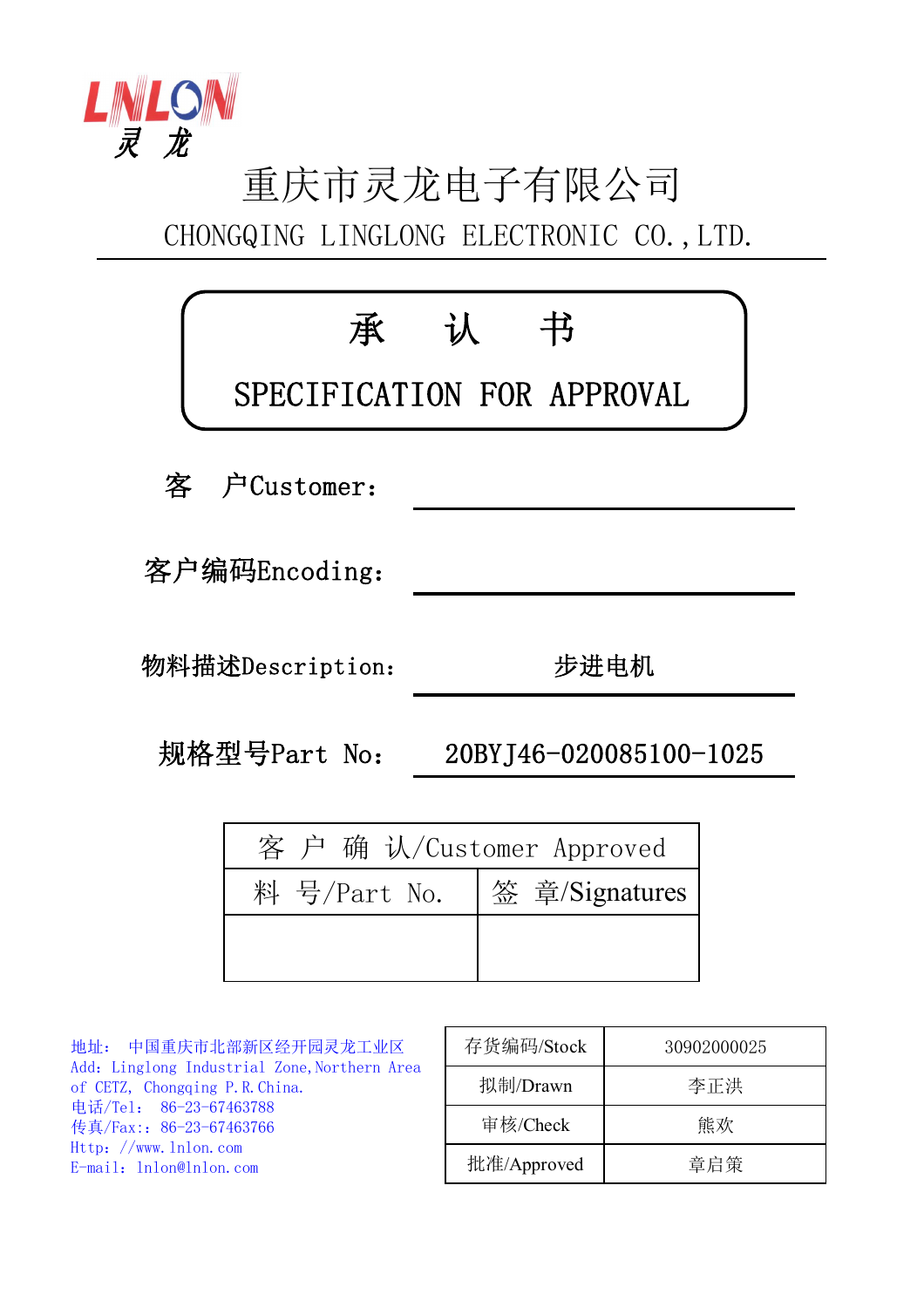|                                                                 |                                             | N <sub>0</sub> | $LL-3-J-40025$              |
|-----------------------------------------------------------------|---------------------------------------------|----------------|-----------------------------|
|                                                                 | 产品规格书/specification                         | 版本Revision     | A. 1                        |
|                                                                 |                                             | 页码Page         | of $10$                     |
|                                                                 | 存货编码/Stock code.: 30902000025               | 日期Date         | $2021 - 3 - 31$             |
|                                                                 | 规格书目录<br>Specification list                 |                |                             |
| N <sub>0</sub>                                                  | 规格书内容/Specification Contents                |                | 页码page                      |
| $\Omega$                                                        | 目录、制/修订履历Table of contents&Revision History |                | $\mathbf{1}$                |
| $\mathbf{1}$                                                    | 适用范围/General                                |                | $\mathcal{D}_{\mathcal{L}}$ |
| $\overline{2}$                                                  | 使用条件/Operating condition                    |                | 2                           |
| 3                                                               | 测量条件/Measuring condition                    |                | 2                           |
| 4                                                               | 机械外观要求/Mechanical appearance requirements   |                | $\overline{2}$              |
| 5                                                               | 性能特征/Performance and characteristics        |                | 3                           |
| 6                                                               | 可靠性/Reliability                             |                | 4                           |
| 7                                                               | 环境管理物质/Environmental management materials   |                | 6                           |
| 8                                                               | 标签说明/Label description                      |                | 7                           |
| 9                                                               | 包装图/Packing drawing                         |                | 8                           |
| 电机外形图/Motor outline drawing<br>10                               |                                             |                | 9                           |
| 使用注意事项说明/Matters to be paid attention to when using motor<br>11 |                                             | 10             |                             |
|                                                                 |                                             |                |                             |
|                                                                 |                                             |                |                             |

## 制/修订履历 Revision History

| 日期Date        | 版本Revision | 制/修订内容Revision contents | 页码Page | 制/修订人<br>Revisor |
|---------------|------------|-------------------------|--------|------------------|
| $21 - 3 - 31$ | A. 1       | 新制订                     | 10     | 李正洪              |
|               |            |                         |        |                  |
|               |            |                         |        |                  |
|               |            |                         |        |                  |
|               |            |                         |        |                  |
|               |            |                         |        |                  |
|               |            |                         |        |                  |
|               |            |                         |        |                  |
|               |            |                         |        |                  |
|               |            |                         |        |                  |
|               |            |                         |        |                  |
|               |            |                         |        |                  |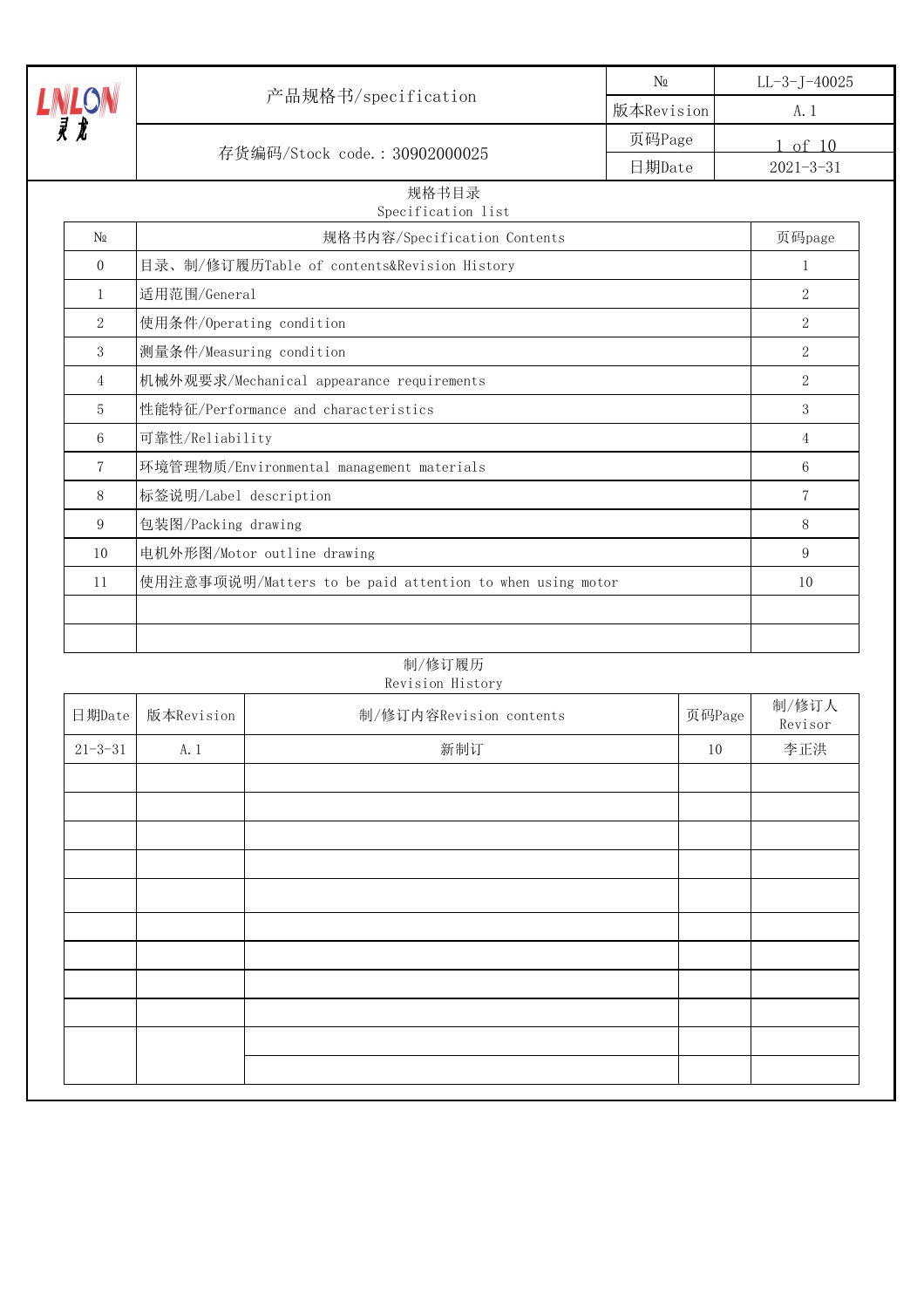|                   | 产品规格书/specification                              |                        | $N_2$                                                                             | $LL-3-J-40025$  |  |
|-------------------|--------------------------------------------------|------------------------|-----------------------------------------------------------------------------------|-----------------|--|
|                   |                                                  |                        | 版本Revision                                                                        | A. 1            |  |
| <b>LON</b><br>R t |                                                  |                        | 页码Page                                                                            | 2 of 10         |  |
|                   | 存货编码/Stock code.: 30902000025                    |                        | 日期Date                                                                            | $2021 - 3 - 31$ |  |
|                   | 1. 适用范围/General                                  |                        |                                                                                   |                 |  |
|                   | 本规格书适用于重庆灵龙电子有限公司所提供的产品:                         | 20BYJ46-020085100-1025 |                                                                                   |                 |  |
|                   | The specification is applicable to lnlon's part: | 20BYJ46-020085100-1025 |                                                                                   |                 |  |
|                   | 2. 使用条件/Operating condition                      |                        |                                                                                   |                 |  |
| $N_{2}$           | 项目/Item                                          |                        | 规格/Specification                                                                  |                 |  |
| $2 - 1$           | 额定电压<br>Rated voltage                            | DC 5V                  |                                                                                   |                 |  |
| $2 - 2$           | 相数<br>Phase                                      |                        | 4 相                                                                               |                 |  |
| $2 - 3$           | 激磁方法<br>Excitation method                        |                        | 1-2相激磁<br>1-2 Phase Excitation                                                    |                 |  |
| $2 - 4$           | 驱动方式<br>Excitation mode                          |                        | 双向转动<br>Double Rotation Direction                                                 |                 |  |
| $2 - 5$           | 减速比<br>Reduction ratio                           |                        | 1 / 85                                                                            |                 |  |
| $2 - 6$           | 步距角 (输出轴)<br>Step angle                          |                        | 0.088235294°                                                                      |                 |  |
| $2 - 7$           | 使用环境<br>Operating environment                    |                        | $-20 \sim 60$ °C, 0∼95% (RH)<br>无水气凝结<br>No coagulation of moisture               |                 |  |
| $2 - 8$           | 保存环境<br>Storage environment                      |                        | $-40 \sim 85^{\circ}$ C, 0 $\sim$ 95% (RH)<br>无水气凝结<br>No coagulation of moisture |                 |  |

3.测量条件/Measuring condition

一般情况下,马达可以在5~35℃,相对湿度45~75%(RH)的环境中测试。为了保证一致性,测试应在下表规定内进行 Normally, it should be tested under 5~35℃,45~75% (RH). To ensure the coherence, it must be tested according to the below chart.

| N₫      | 项目/Item           | 规格/Specification     |
|---------|-------------------|----------------------|
| $3 - 1$ | 温度<br>Temperature | $20 \pm 2^{\circ}$ C |
| $3 - 2$ | 湿度<br>Humidity    | $65\% \pm 5\%$ RH    |
|         |                   |                      |

4.机械外观要求/Mechanical appearance requirements

| N <sub>0</sub> | 项目/Item          | 规格/Specification                                                                                                      | 测定条件/备注<br>Measuring condictions/Remark                 |
|----------------|------------------|-----------------------------------------------------------------------------------------------------------------------|---------------------------------------------------------|
| $4 - 1$        | 外观<br>Appearance | 不应有明显的机械损伤、锈蚀和输出<br>轴松动等现象<br>No evidence of machanical<br>damage, rust corrision, loosening<br>of the grip and so on | 目视检查<br>Visual examination                              |
| $4 - 2$        | 尺寸<br>Dimensions | 见外形图<br>As specified in outline drawing                                                                               | 使用游标卡尺或千分尺测量<br>Test with vernier caliper or micrometer |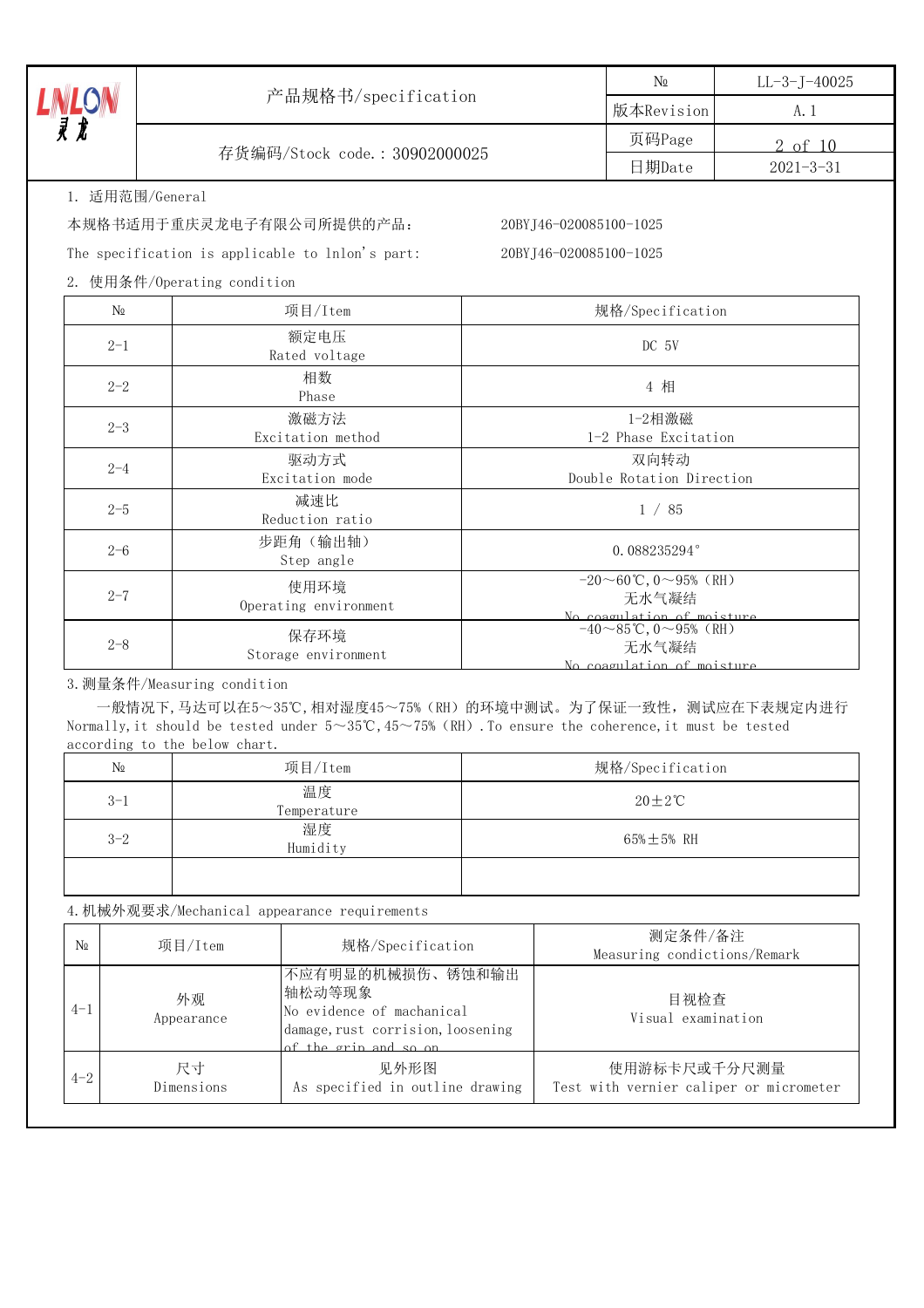|                           |                                                | 产品规格书/specification              |                                                                                                              | N <sub>0</sub>                          | $LL-3-J-40025$                           |
|---------------------------|------------------------------------------------|----------------------------------|--------------------------------------------------------------------------------------------------------------|-----------------------------------------|------------------------------------------|
| <b>LNLON</b><br><i>R</i>  |                                                |                                  |                                                                                                              | 版本Revision                              | A. 1                                     |
|                           |                                                | 存货编码/Stock code.: 30902000025    |                                                                                                              | 页码Page                                  | 3 of 10                                  |
|                           |                                                |                                  |                                                                                                              | 日期Date                                  | $2021 - 3 - 31$                          |
| $\mathbb{N}^0$            | 项目/Item                                        | 规格/Specification                 |                                                                                                              | 测定条件/备注<br>Measuring condictions/Remark |                                          |
| $4 - 3$                   | 电机质量<br>Mass                                   | $25 \pm 10\%$ g                  |                                                                                                              | 精密天平scale                               |                                          |
| $4 - 4$                   | 绝缘等级<br>Insulation class                       | Class F for Coil                 |                                                                                                              | 155℃ Max.                               |                                          |
| $4 - 5$                   | 扭力传送<br>Torque transfer                        | SHAFT/轴                          |                                                                                                              |                                         |                                          |
| $4 - 6$                   | 顿转转矩<br>Detent torque                          | 600gf-cm Min                     |                                                                                                              | 不通电状态下的自定位转矩                            | Self setting torque without power supply |
|                           |                                                | 2Kgf 10 sec                      |                                                                                                              | 径向强度/Radial strength                    |                                          |
| $4 - 7$                   | 输出轴强度<br>Output shaft strength                 | 2Kgf 10 sec                      |                                                                                                              | 抗拉强度/tensile strength                   |                                          |
|                           |                                                | 2Kgf 10 sec                      |                                                                                                              | 抗压强度/compressive strength               |                                          |
| $4 - 8$                   | 引出线拉拔强度                                        | 1Kgf 历时10 秒 (初回,静负荷)             |                                                                                                              | Between motor and lead wire             |                                          |
|                           | Lead wire strength                             | 1Kgf 历时10 秒 (初回, 静负荷)            |                                                                                                              | Between lead wire and terminal          |                                          |
| $4 - 9$                   | 齿轮运行强度<br>Gear running strength                | 30个循环后无障碍,卡死等不良<br>Give 30 cycle | 1个循环包括输出轴以180°/秒的速度正反向旋转                                                                                     |                                         |                                          |
| $4 - 10$                  | 输出轴间隙<br>Output shaft clearance                | 3.5度 Max                         |                                                                                                              |                                         |                                          |
| $4 - 11$                  | 电机绕组温升<br>Temperature rise of<br>motor winding | 50K Max                          | At 100PPS, 5V DC /马达通5V直流电压<br>(电阻法测量电机温升)                                                                   |                                         |                                          |
|                           | 5. 性能特征/Performance and characteristics        |                                  |                                                                                                              |                                         |                                          |
| $N\underline{\textbf{0}}$ | 项目/Item                                        | 规格/Specification                 |                                                                                                              | 测定条件/备注<br>Measuring condictions/Remark |                                          |
| $5 - 1$                   | 阻抗<br>Resistance                               | $20 \Omega \pm 10\%$             |                                                                                                              | At 25℃<br>Each phase/每相                 |                                          |
| $5 - 2$                   | 噪音<br>Noise                                    | 40 dB Max                        |                                                                                                              | At 25℃<br>Each phase/每相                 |                                          |
| $5 - 3$                   | 最大自启动周波数<br>Max. starting pulse rate           | 500 PPS Min                      | 5V Steady voltage 1-2pahse driving to load/<br>无负载                                                           |                                         |                                          |
| $5 - 4$                   | 最大应答周波数<br>Max. slewing pulse rate             | 900 PPS Min                      | 5V Steady voltage 1-2pahse driving to load/<br>无负载 (Continuius driving, by 10<br>nnsincrement/连续每次10 PPS 加速) |                                         |                                          |
| $5 - 5$                   | 输出转矩<br>Pull put torque                        | $600gf-cm$ Min                   | At 400PPS, 5V DC /马达通5V直流电压<br>(OT测试输出转矩方法)                                                                  |                                         |                                          |
| $5 - 6$                   | 绝缘耐压<br>Dielectric Strength                    | 1mA Max                          | 在端子和外壳加上600V交流电压1s<br>600V AC, 1sec between case and coil                                                    |                                         |                                          |
| $5 - 7$                   | 绝缘阻抗<br>Insulation impedance                   | $50M\Omega$ Min                  | 在端子和外壳加上500V直流电压<br>500V DC, between case and coil                                                           |                                         |                                          |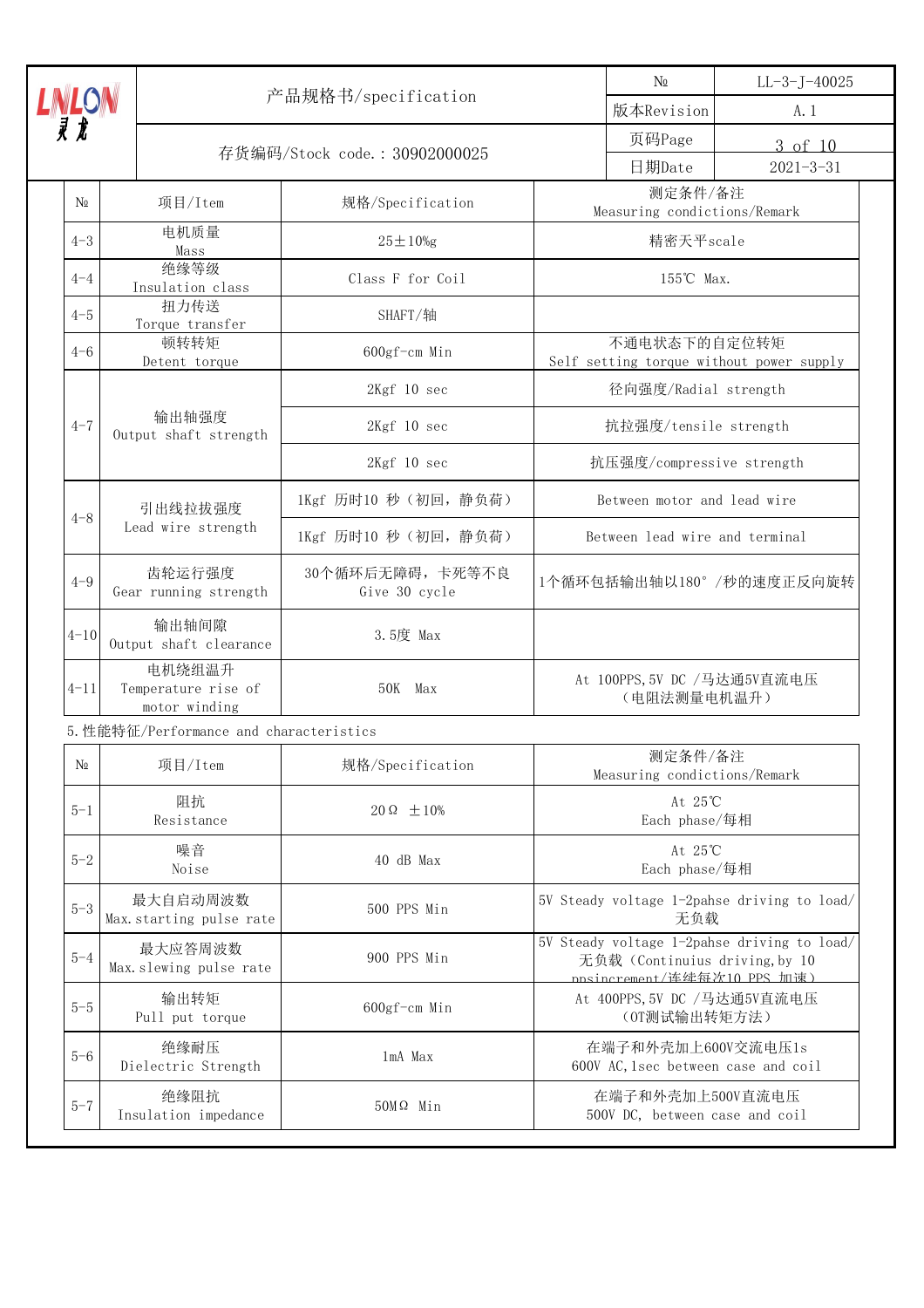|                                                                 |                                                              | 产品规格书/specification                                                                                                                                                                                                           |                                                                                                                                                                                                                                                          | $N_2$                                                                                                                      | $LL-3-J-40025$  |
|-----------------------------------------------------------------|--------------------------------------------------------------|-------------------------------------------------------------------------------------------------------------------------------------------------------------------------------------------------------------------------------|----------------------------------------------------------------------------------------------------------------------------------------------------------------------------------------------------------------------------------------------------------|----------------------------------------------------------------------------------------------------------------------------|-----------------|
|                                                                 |                                                              |                                                                                                                                                                                                                               |                                                                                                                                                                                                                                                          | 版本Revision                                                                                                                 | A. 1            |
| $L$ n/ $L$ on/ $\bar{\bar{z}}$<br>存货编码/Stock code.: 30902000025 |                                                              |                                                                                                                                                                                                                               | 页码Page                                                                                                                                                                                                                                                   | 4 of 10                                                                                                                    |                 |
|                                                                 |                                                              |                                                                                                                                                                                                                               |                                                                                                                                                                                                                                                          | 日期Date                                                                                                                     | $2021 - 3 - 31$ |
|                                                                 | 6. 可靠性/Reliability                                           |                                                                                                                                                                                                                               |                                                                                                                                                                                                                                                          |                                                                                                                            |                 |
| $\mathbb{N}^0$                                                  | 项目/Item                                                      | 测试条件/Specification                                                                                                                                                                                                            |                                                                                                                                                                                                                                                          | 判定标准/Judgment                                                                                                              |                 |
| $6 - 1$                                                         | 低温存放试验<br>Low temperature                                    | 电机放置在-20℃环境中保存48小时,<br>然后在常温恢复3小时以上。<br>The motor was stored at $-20$ °C for 48<br>hours, and then recovered at room<br>temperature for more than 3 hours.                                                                    | 试验后电机性能特征符合规格书要求<br>After the test, the performance<br>characteristics of the motor meet the<br>specification requirements<br>试验后电机性能特征符合规格书要求<br>After the test, the performance<br>characteristics of the motor meet the<br>specification requirements |                                                                                                                            |                 |
| $6 - 2$                                                         | 高温存放试验<br>High temperature<br>storage test                   | 电机放置在80℃环境中保存48小时, 然<br>后在常温恢复3小时以上。<br>The motor was stored at 80 $\degree$ C for 48<br>hours, and then recovered at room<br>temperature for more than 3 hours.                                                              |                                                                                                                                                                                                                                                          |                                                                                                                            |                 |
| $6 - 3$                                                         | 高温高湿存放试验<br>High temperature<br>and humidity<br>storage test | 电机放置在85℃, 90-95%RH 环境中保<br>存48小时, 然后在常温恢复3小时以上。<br>The motor was stored in 85 °C, 90-95%<br>RH for 48 hours, and then recovered to<br>normal temperature for more than 3<br>hours.                                            | 试验后电机性能特征符合规格书要求<br>After the test, the performance<br>characteristics of the motor meet the<br>specification requirements                                                                                                                               |                                                                                                                            |                 |
| $6 - 4$                                                         | 恒温恒湿试验<br>Constant<br>temperature and<br>humidity test       | 电机放置在40±2℃, 90-95%RH 环境中<br>48小时, 然后常温中恢复1-2小时。<br>The motor was placed in 40 $\pm$ 2 °C,<br>90-95% RH environment for 48 hours,<br>and then recovered in normal<br>temperature for 1-2 hours.                                |                                                                                                                                                                                                                                                          | 试验后电机性能特征符合规格书要求<br>After the test, the performance<br>characteristics of the motor meet the<br>specification requirements |                 |
| $6 - 5$                                                         | 跌落试验<br>Drop test                                            | 电机在标准纸箱包装状态下从75CM 的<br>高度自由跌落地板, 以X, Y, Z三个方向各跌<br>落一次。<br>The motor is free to fall from the<br>height of 75cm to the bottom plate<br>under the condition of standard carton<br>packaging, once in X, y and Z<br>directions. | 试验后电机性能特征符合规格书要求<br>After the test, the performance<br>characteristics of the motor meet the<br>specification requirements                                                                                                                               |                                                                                                                            |                 |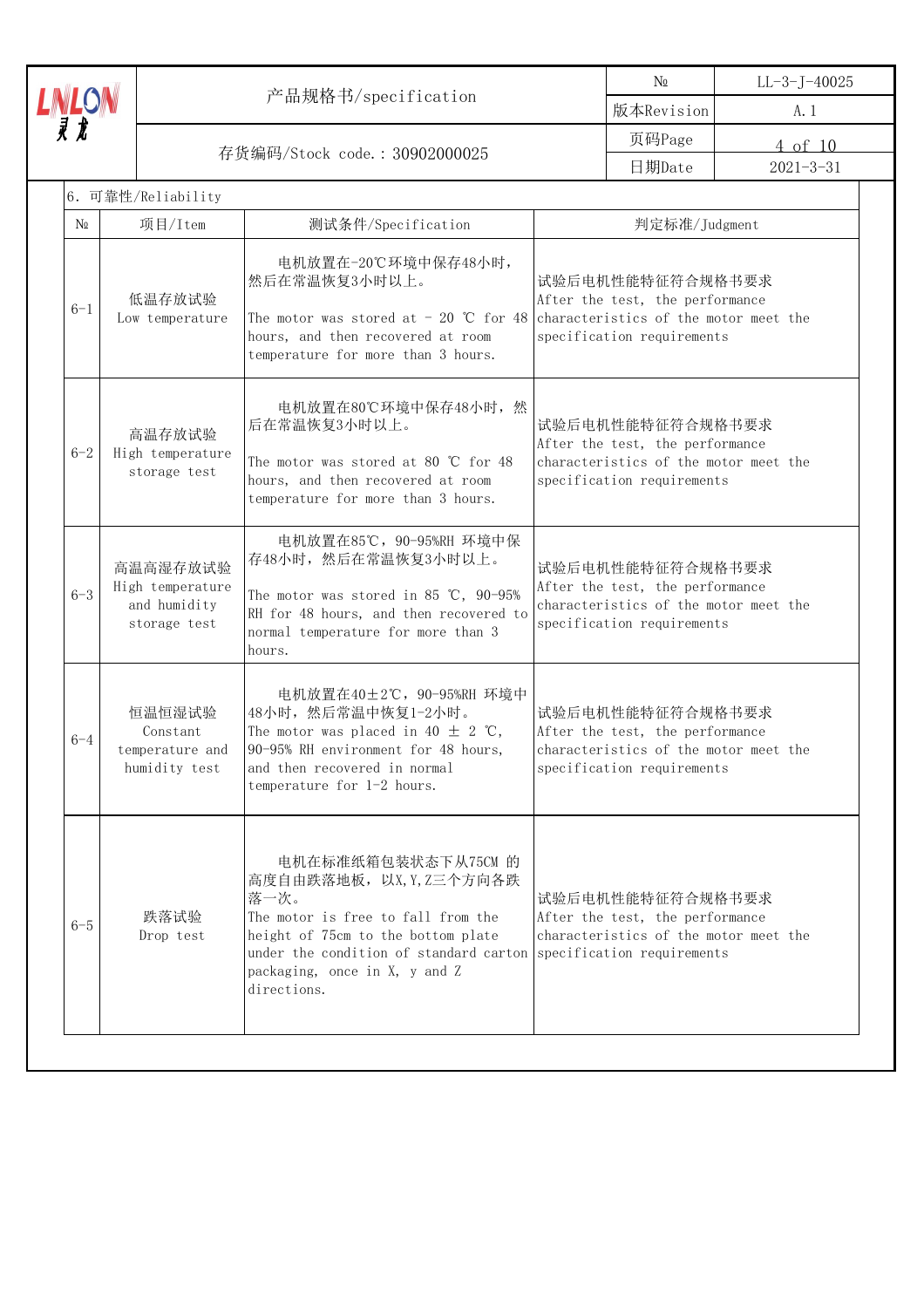|  |             |                    | 产品规格书/specification                                                                                                                                                                                                                                                                                                                                                  |                                                                                                                            | $\rm No$                                                                                                                   | $LL-3-J-40025$  |
|--|-------------|--------------------|----------------------------------------------------------------------------------------------------------------------------------------------------------------------------------------------------------------------------------------------------------------------------------------------------------------------------------------------------------------------|----------------------------------------------------------------------------------------------------------------------------|----------------------------------------------------------------------------------------------------------------------------|-----------------|
|  |             |                    |                                                                                                                                                                                                                                                                                                                                                                      |                                                                                                                            | 版本Revision                                                                                                                 | A. 1            |
|  | 灵龙          |                    | 存货编码/Stock code.: 30902000025                                                                                                                                                                                                                                                                                                                                        |                                                                                                                            | 页码Page                                                                                                                     | $5$ of $10$     |
|  |             |                    |                                                                                                                                                                                                                                                                                                                                                                      |                                                                                                                            | 日期Date                                                                                                                     | $2021 - 3 - 31$ |
|  | $\rm N_{2}$ | 项目/Item            | 测试条件/Specification                                                                                                                                                                                                                                                                                                                                                   |                                                                                                                            | 判定标准/Judgment                                                                                                              |                 |
|  | $6 - 6$     | 热冲击试验<br>Drop test | 5个循环的热冲击试验, 1个循环包括:<br>在60℃温度下连续放置2 H, 然取出在常温<br>放置30min, 再在-10℃的温度下放置2 H,<br>然后取出在常温下放置30min,<br>Five cycles of thermal shock test, one<br>cycle includes: continuously placed at<br>60 °C for 2 h, then removed and placed<br>at room temperature for 30 min, then<br>placed at $-10$ °C for 2 h, and then<br>removed and placed at room temperature<br>for 30 min | 试验后电机性能特征符合规格书要求<br>After the test, the performance<br>characteristics of the motor meet the<br>specification requirements |                                                                                                                            |                 |
|  | $6 - 7$     | 寿命试验<br>life test  | 在电压: 5V DC 频率: 100PPS 负载:<br>200g. cm, 1-2Phase/exciting励磁条件下运<br>行10000小时<br>Under the excitation condition of<br>voltage: 5V DC, frequency: 100pps,<br>load: 200g.cm, 1-2phase / exciting,<br>10000 hours are operated                                                                                                                                             |                                                                                                                            | 试验后电机性能特征符合规格书要求<br>After the test, the performance<br>characteristics of the motor meet the<br>specification requirements |                 |
|  |             |                    |                                                                                                                                                                                                                                                                                                                                                                      |                                                                                                                            |                                                                                                                            |                 |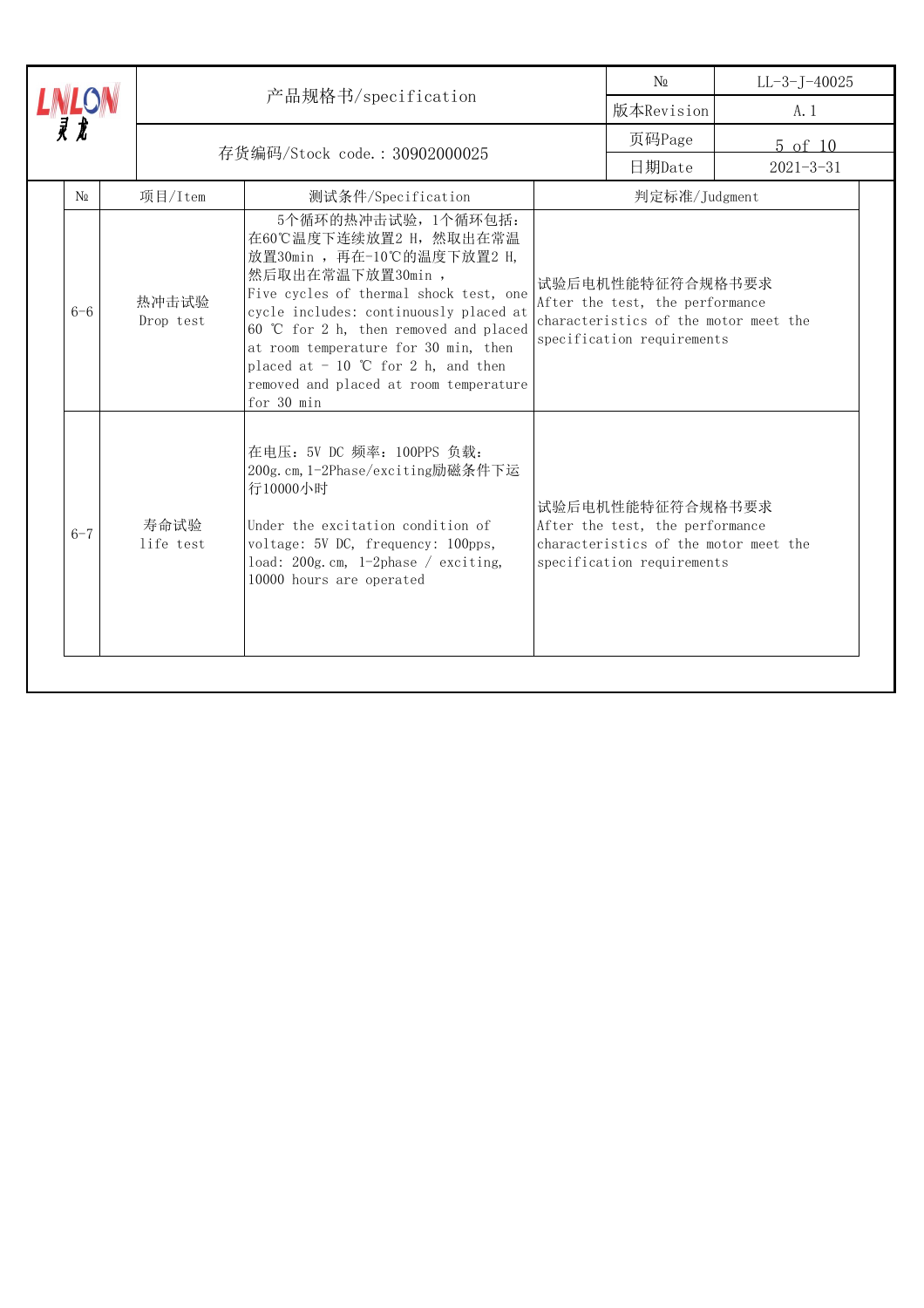| <b>LINLON</b> |                                                | N <sub>0</sub> | $LL-3-J-40025$  |
|---------------|------------------------------------------------|----------------|-----------------|
|               | 产品规格书/specification                            | 版本Revision     | A. 1            |
|               | 存货编码/Stock code.: 30902000025                  | 页码Page         | 6 of 10         |
|               |                                                | 日期Date         | $2021 - 3 - 31$ |
|               | 7. 环境管理物质/Environmental management materials:  |                |                 |
|               | 7.1本产品应符合RoHS指令要求。                             |                |                 |
|               | This product shall comply with RoHS directive. |                |                 |
|               | *镉及其化合物最大允许含量为100PPM                           |                |                 |
|               | Cadmium and Compound: 100PPM Max               |                |                 |
|               | *铅及其化合物最大允许含量为1000PPM                          |                |                 |
|               | Lead and Compound: 1000PPM Max                 |                |                 |
|               | * 汞及其化合物最大允许含量为1000PPM                         |                |                 |
|               | Hydrargyrum and Compound: 1000PPM Max          |                |                 |
|               | * 六价铬及其化合物最大允许含量为1000PPM                       |                |                 |
|               | +6 Chromium and Compound: 1000PPM Max          |                |                 |
|               | *多溴联苯及其化合物最大允许含量为1000PPM                       |                |                 |
|               | PBB and Compound: 1000PPM Max                  |                |                 |
|               | *多溴联苯醚及其化合物最大允许含量为1000PPM                      |                |                 |
|               | PBDE and Compound: 1000PPM Max                 |                |                 |
|               |                                                |                |                 |
|               |                                                |                |                 |
|               |                                                |                |                 |
|               |                                                |                |                 |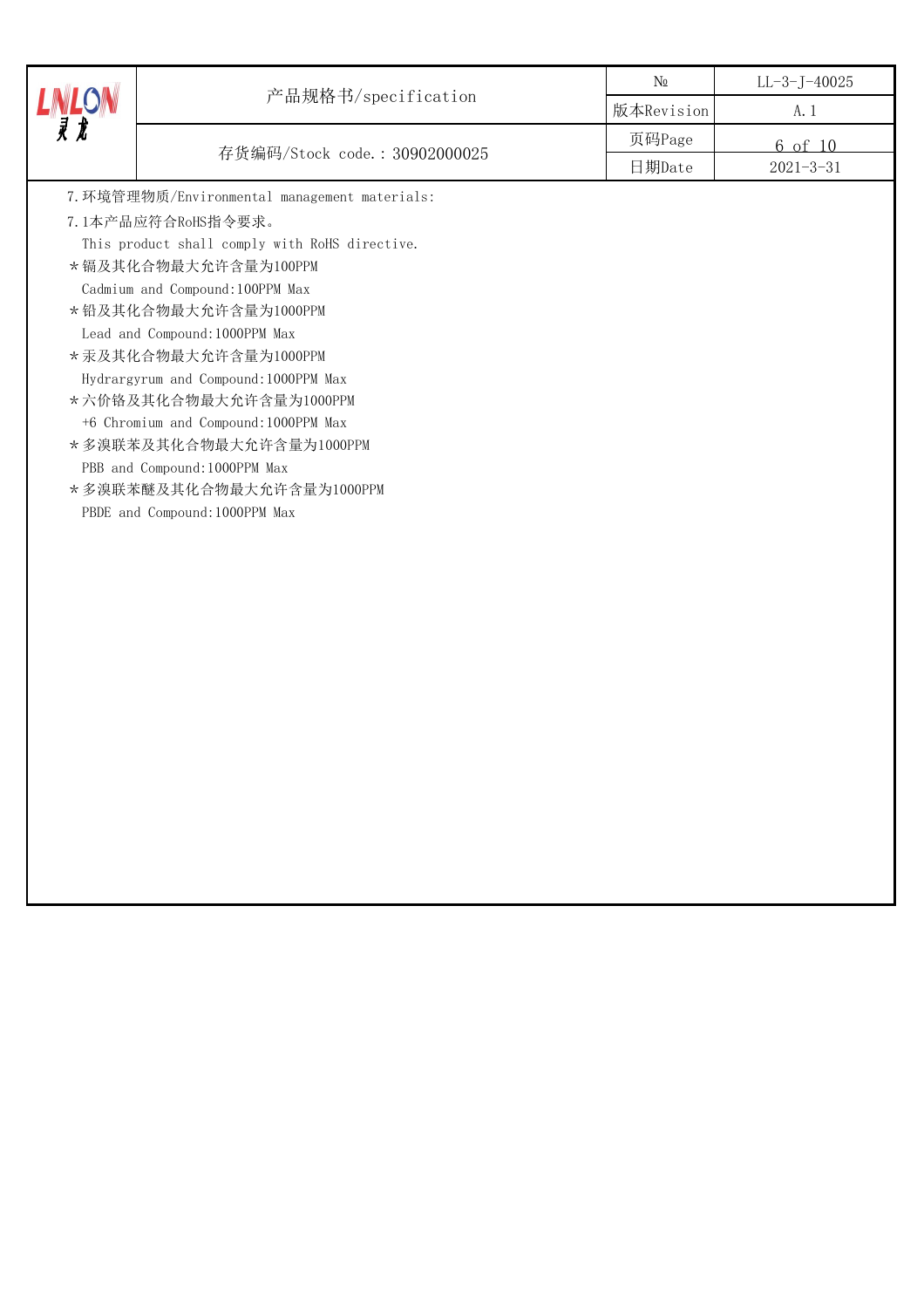|                                                             |              |                                                                                     |    |                                    |    |    |                |                                                                                                                                                      | $N_{2}$    |    |                 | $LL-3-J-40025$ |         |    |              |    |
|-------------------------------------------------------------|--------------|-------------------------------------------------------------------------------------|----|------------------------------------|----|----|----------------|------------------------------------------------------------------------------------------------------------------------------------------------------|------------|----|-----------------|----------------|---------|----|--------------|----|
| $\frac{L}{\bar{\mathcal{X}}}$ $\frac{L}{\bar{\mathcal{X}}}$ |              | 产品规格书/specification                                                                 |    |                                    |    |    |                |                                                                                                                                                      | 版本Revision |    |                 | A. 1           |         |    |              |    |
|                                                             |              |                                                                                     |    |                                    |    |    |                |                                                                                                                                                      | 页码Page     |    |                 |                | 7 of 10 |    |              |    |
|                                                             |              | 存货编码/Stock code.: 30902000025                                                       |    |                                    |    |    | 日期Date         |                                                                                                                                                      |            |    | $2021 - 3 - 31$ |                |         |    |              |    |
| 8. 标签说明/Label description                                   |              |                                                                                     |    |                                    |    |    |                |                                                                                                                                                      |            |    |                 |                |         |    |              |    |
| 8-1 标签说明/Label description                                  |              |                                                                                     |    |                                    |    |    |                | 产品型号                                                                                                                                                 |            |    |                 |                |         |    |              |    |
|                                                             |              | <b>BRUAG-020085700</b><br>LNLON 灵龙<br>L1a511<br>http://www.inion.com<br><b>RoHS</b> |    |                                    |    |    |                | 额定电压<br>灵龙标志<br>批次号                                                                                                                                  |            |    |                 |                |         |    |              |    |
| 8-2 批号规则说明/Description of batch rules                       |              |                                                                                     |    |                                    |    |    |                | 环保产品                                                                                                                                                 |            |    |                 |                |         |    |              |    |
|                                                             |              | L 1 a 5 1 1 (灵龙 2015-1-1 1线 白班生产)                                                   |    | -生产日期: 1-9, 10 (A), 11 (B), 12 (C) |    |    |                | -生产月份: 1-9,10(A),11(B),12(C)<br>- 生 产 年 份 : 用 末 位 数 字 表 示 , 如 2015则 用 " 5 " 代 替<br>- 生 产 班 次 : 白 班 (a),夜 班 (b)<br>-生产线别: 1-9, 10 (A), 11 (B), 12 (C) |            |    |                 |                |         |    |              |    |
|                                                             |              | 注:产线特性根据产品型号而定<br>喷码长度8-10mm                                                        |    | -L: 灵龙标志                           |    |    |                |                                                                                                                                                      |            |    |                 |                |         |    |              |    |
| 日期                                                          | 1            | 2                                                                                   | 3  | 4                                  | 5  | 6  | $\overline{7}$ | 8                                                                                                                                                    | 9          | 10 | 11              | 12             | 13      | 14 | 15           | 16 |
| 打印                                                          | $\mathbf{1}$ | $\overline{2}$                                                                      | 3  | $\overline{4}$                     | 5  | 6  | $\overline{7}$ | 8                                                                                                                                                    | 9          | A  | B               | $\mathcal{C}$  | D       | E  | $\mathbf{F}$ | G  |
| 日期                                                          | 17           | 18                                                                                  | 19 | 20                                 | 21 | 22 | 23             | 24                                                                                                                                                   | 25         | 26 | 27              | 28             | 29      | 30 | 31           |    |
| 打印                                                          | H            | J                                                                                   | K  | L                                  | M  | N  | $\mathbf P$    | $\mathbb{R}$                                                                                                                                         | S          | T  | V               | W              | X       | Y  | Z            |    |
|                                                             |              |                                                                                     |    |                                    |    |    |                |                                                                                                                                                      |            |    |                 |                |         |    |              |    |
| 产线                                                          | 1            | $\overline{2}$                                                                      | 3  | $\overline{4}$                     | 5  | 6  | 7              | 8                                                                                                                                                    | 9          | 10 | 11              | 12             | 13      | 14 | 15           | 16 |
| 打印                                                          | 1            | 2                                                                                   | 3  | 4                                  | 5  | 6  | 7              | 8                                                                                                                                                    | 9          | A  | B               | $\mathcal{C}$  | D       | E  | $_{\rm F}$   | G  |
| 产线                                                          | 17           | 18                                                                                  | 19 | 20                                 |    |    |                |                                                                                                                                                      |            |    |                 |                |         |    |              |    |

9.包装要求/Packing requirements:

9-1:每个包装盒里放50PCS电机,包装盒尺寸为444\*300\*35

50pcs/pallet,pallet size444\*274\*35

9-2:每5盒放入一个外箱里,数量为:250PCS,外箱尺寸为455\*310\*140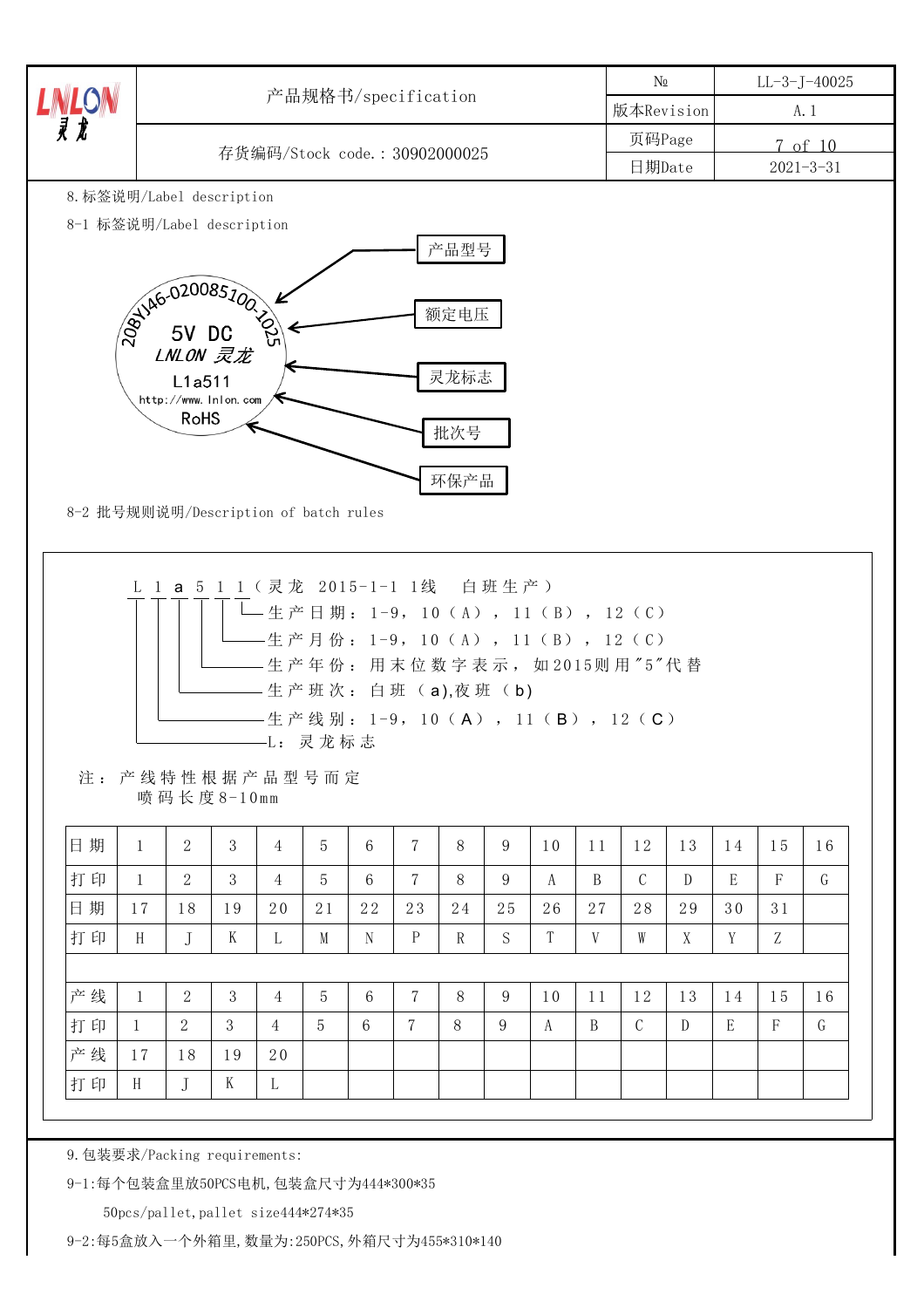|                               |                                                              | $N\!{\underline{\text{o}}}$ | $LL-3-J-40025$  |
|-------------------------------|--------------------------------------------------------------|-----------------------------|-----------------|
| $\frac{L}{\bar{\mathcal{X}}}$ | 产品规格书/specification                                          | 版本Revision                  | A. 1            |
|                               |                                                              | 页码Page                      | 8 of 10         |
|                               | 存货编码/Stock code.: 30902000025                                | 日期Date                      | $2021 - 3 - 31$ |
|                               | 2 inner-box/outer-box, Qty:250pcs.box size:455*310*140       |                             |                 |
|                               | 9-3:外箱封箱, 数量和生产批次, 均注明在外箱上面.                                 |                             |                 |
|                               | Seal the outer box and indicate the quantity, Lot No. on it. |                             |                 |
|                               |                                                              |                             |                 |
|                               |                                                              |                             |                 |
|                               |                                                              |                             |                 |
|                               |                                                              |                             |                 |
|                               |                                                              |                             |                 |
|                               | Ribertodo                                                    |                             |                 |
| di mata m                     |                                                              |                             |                 |
|                               |                                                              |                             |                 |
|                               |                                                              |                             |                 |
|                               |                                                              |                             |                 |
|                               |                                                              |                             |                 |
|                               |                                                              |                             |                 |
|                               |                                                              |                             |                 |
|                               |                                                              |                             |                 |
|                               |                                                              |                             |                 |
|                               |                                                              |                             |                 |
|                               |                                                              |                             |                 |
|                               |                                                              |                             |                 |
|                               |                                                              |                             |                 |
|                               |                                                              |                             |                 |
|                               |                                                              |                             |                 |
|                               |                                                              |                             |                 |
|                               |                                                              |                             |                 |
|                               |                                                              |                             |                 |
|                               |                                                              |                             |                 |
|                               |                                                              |                             |                 |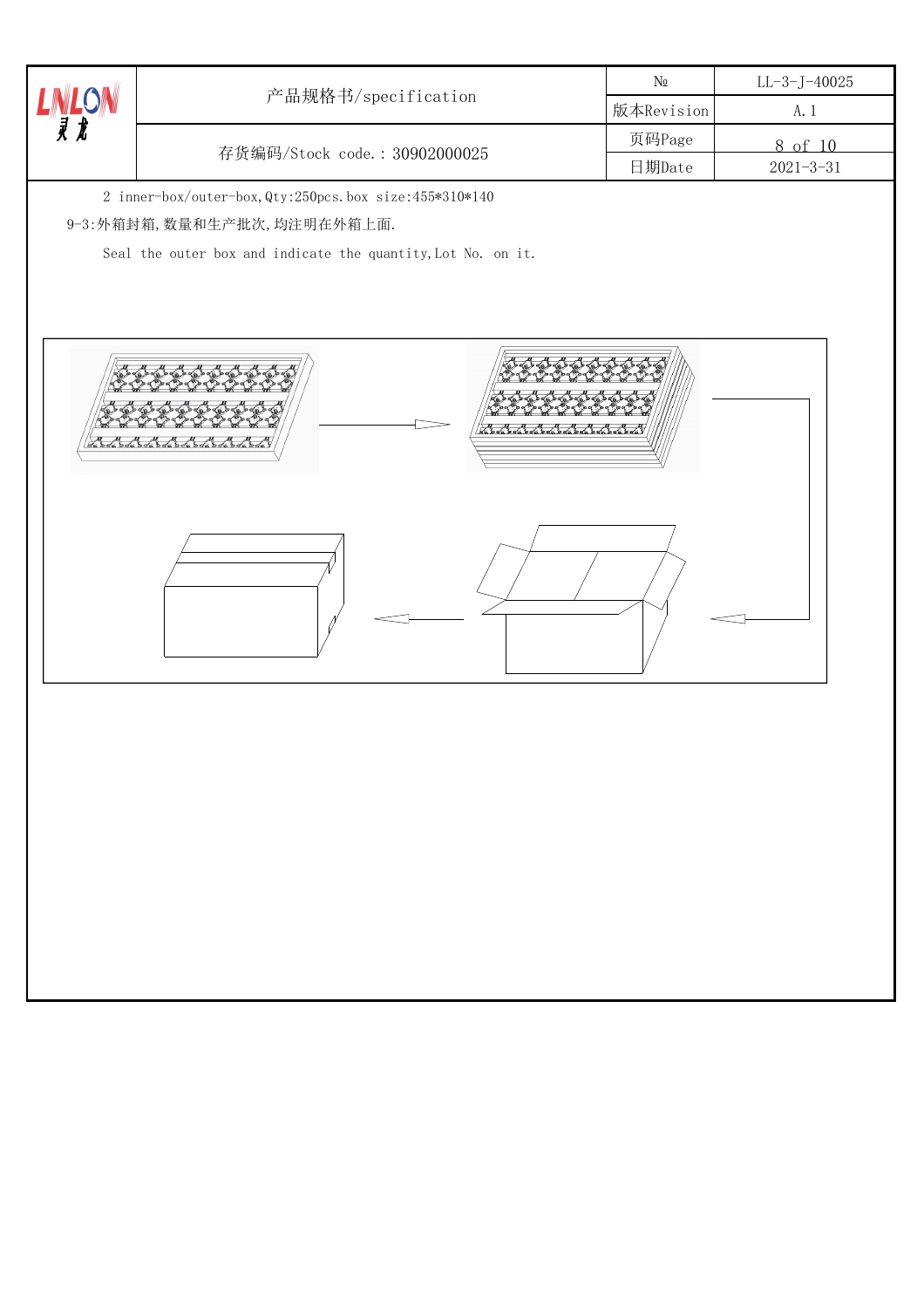